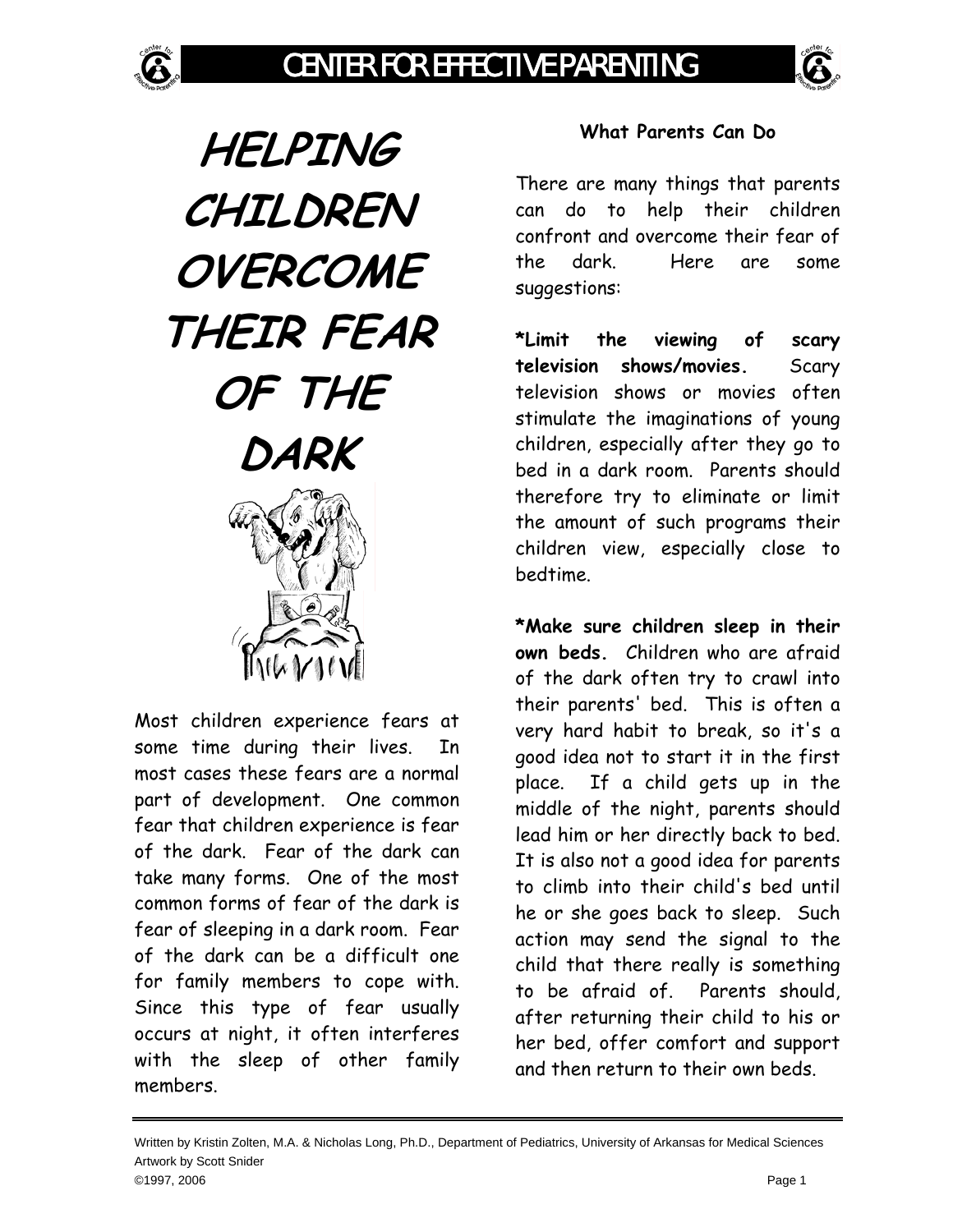**\*Encourage children to talk about their fears.** Talking about fears often helps children feel better. Many times children are unable to pinpoint exactly what they're afraid of until they start discussing it. Talking about fears also helps parents get an idea of exactly what their children are afraid of, and how serious the fear is. This information is useful when coming up with ways to help children confront their fears. Parents should also try to use these discussion times to let their children know that all people experience fear at one time or another, and that it's okay to be afraid.

**\*Teach behaviors that counteract fearfulness.** Children can often be taught how to combat their fears by performing some calming activity when they feel the fear coming on. For example, a child who is afraid of the dark can be taught to breathe slowly and imagine something relaxing (e.g. playing) if he wakes up in the middle of the night and is afraid. Listening to a favorite song or tape on a recorder can also help calm frightened children.

**\*Encourage gradual exposure.** Parents should encourage their children to confront their fear of the dark gradually. Parents should let their children set the pace. They should not force their children to do anything they are not comfortable with. There are many ways parents can help their children gradually confront their fear of the dark:

**>Play games.** Parents can play games like hide and seek with their children, encouraging children to hide in dark rooms, or hiding in dark rooms themselves and having their children try to find them. Follow the leader is another game that parents can play with their children. Parents can lead their children in and out of dark rooms. Another example of a game to play is having children run into a dark room and stay in there for progressively longer periods of time. They can start out at a few seconds and work their way up. Parents should remember to take things slowly when playing such games with their children. They should wait until their children feel completely comfortable with one level of exposure, for example, running into a dark room and staying there for ten seconds, before moving on to another level.